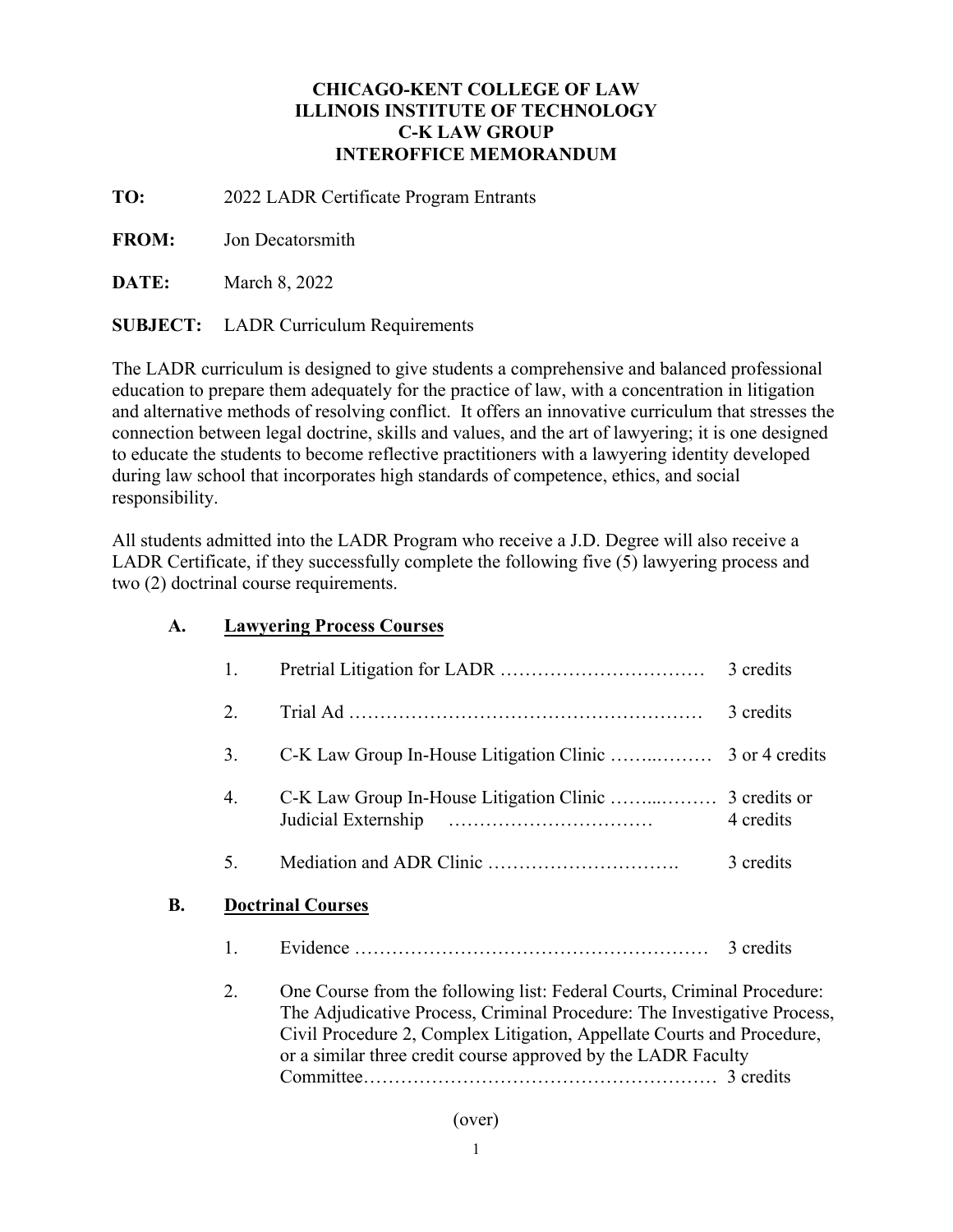As set forth in the above list of LADR Curriculum requirements (see courses A3 and A4 above), LADR students may fulfill their two litigation clinic requirements by taking either one or two C-K Law Group in-house litigation clinics or one C-K Law Group in-house litigation clinic and Judicial Externship. If students take only one C-K Law Group in-house litigation clinic, they may enroll in any one of the following clinics: Plaintiff's Employment Law Litigation, Civil Litigation, Criminal Defense Litigation, Federal Health Litigation, Family Law Clinic, Immigration Law or the Tax Clinic. If students take a second C-K Law Group in-house litigation clinic, they may enroll in any of the above-mentioned in-house litigation clinics including the same in-house litigation clinic they enrolled in to satisfy their first in-house litigation clinic requirement.

LADR students are encouraged to enroll in the in-house litigation clinic of their choice for three (3) or (4) credits. The Judicial Externship is a four (4) credit course (3 credits of externship and a one credit required classroom component). Since LADR students complete two in-house clinic courses or one in-house clinic course and Judicial Externship, the usual number of credits they will earn to fulfill their two in-house litigation clinic requirements will be six (6) or seven (7).

For students enrolled in Pretrial Litigation in the fall 2021 semester, the advanced research component of LW 4 will be covered in Legal Writing 4 Equivalency Class, a non-credit class, which the student must completed in the same semester the student enrolls in the Pretrial Litigation class. Successful completion of Pretrial Litigation and the Legal Writing 4 Equivalency Class will exempt students from LW 4. All students enrolled in Pretrial Litigation must take LW 3 no later than the following spring semester, which for day division students is usually their fourth semester of Law School.

LADR students must also enroll in Mediation and ADR Practice Clinic. It is recommended that this occur during third year. **Mandatory mediation training takes place over two weekends early in the fall and spring semesters.** If students are unable to participate in training on a Saturday or Sunday, they may enroll in the Mediation/ADR Clinic in the summer semester since the training sessions are held on weekdays during the summer semester. Students are trained at the Center for Conflict Resolution. The Center charges a fee for such training. This year the fee per student is currently \$800 and is added to the student's tuition when they register for the Mediation Clinic.

LADR students should note that the Evidence Course is a prerequisite for Trial Advocacy I.

LADR students are permitted to take only one of the negotiation, mediation, or ADR courses which are not designated as LADR courses.

Evening division students generally begin the LADR curriculum in their fifth semester of law school. However, evening students who are accepted into LADR in their second semester may take Trial Advocacy I in their fourth semester.

See the attached two page chart setting forth a model J.D. and LADR Curriculum for students admitted to the LADR Program.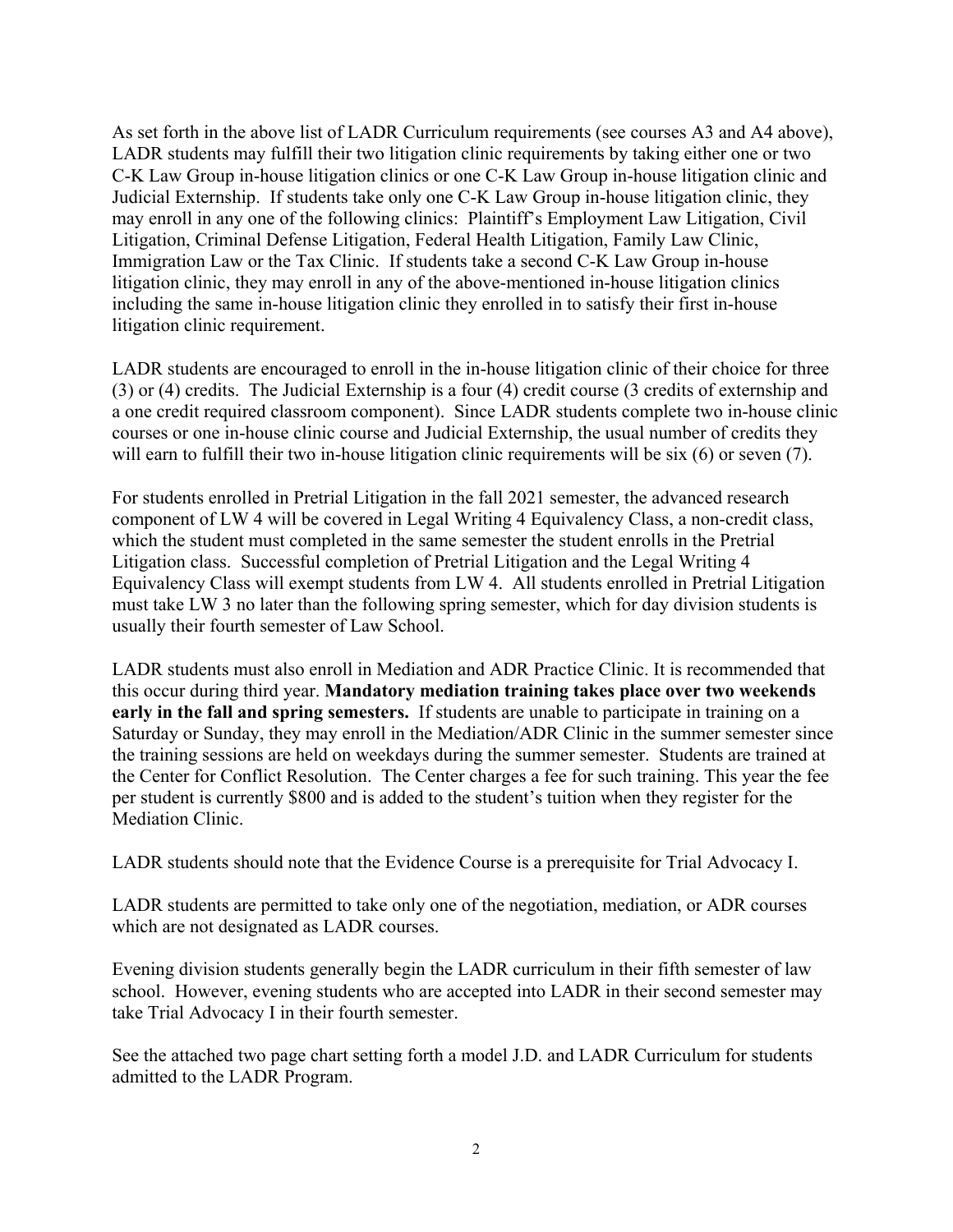#### A MODEL J.D. AND LADR CURRICULUM FOR STUDENTS ADMITTED TO THE LADR PROGRAM IN 2021

#### **Traditional Doctrinal and Legal Method Courses**

| One additional litigation course from the following list (LADR Requirement):<br>Federal Courts, Criminal Procedure: The Adjudicative Process, Criminal |  |
|--------------------------------------------------------------------------------------------------------------------------------------------------------|--|
| Procedure: The Investigative Process, Civil Procedure 2, Complex Litigation,                                                                           |  |
| Appellate Courts and Procedure, or a similar three credit course approved by                                                                           |  |
|                                                                                                                                                        |  |
|                                                                                                                                                        |  |
|                                                                                                                                                        |  |

#### **Legal Research and Writing**

 $\overline{a}$ 

| (Included in Pretrial Litigation and Legal Writing 4 Equivalency Class) |  |
|-------------------------------------------------------------------------|--|
|                                                                         |  |
|                                                                         |  |
|                                                                         |  |
|                                                                         |  |

#### **Theoretical and Ethical Foundations of the Law**

#### (over)

<sup>&</sup>lt;sup>1</sup> The additional litigation course is a second doctrinal course requirement of the LADR Certificate Program. LADR students may satisfy their second additional litigation requirement by taking any one of the listed courses.